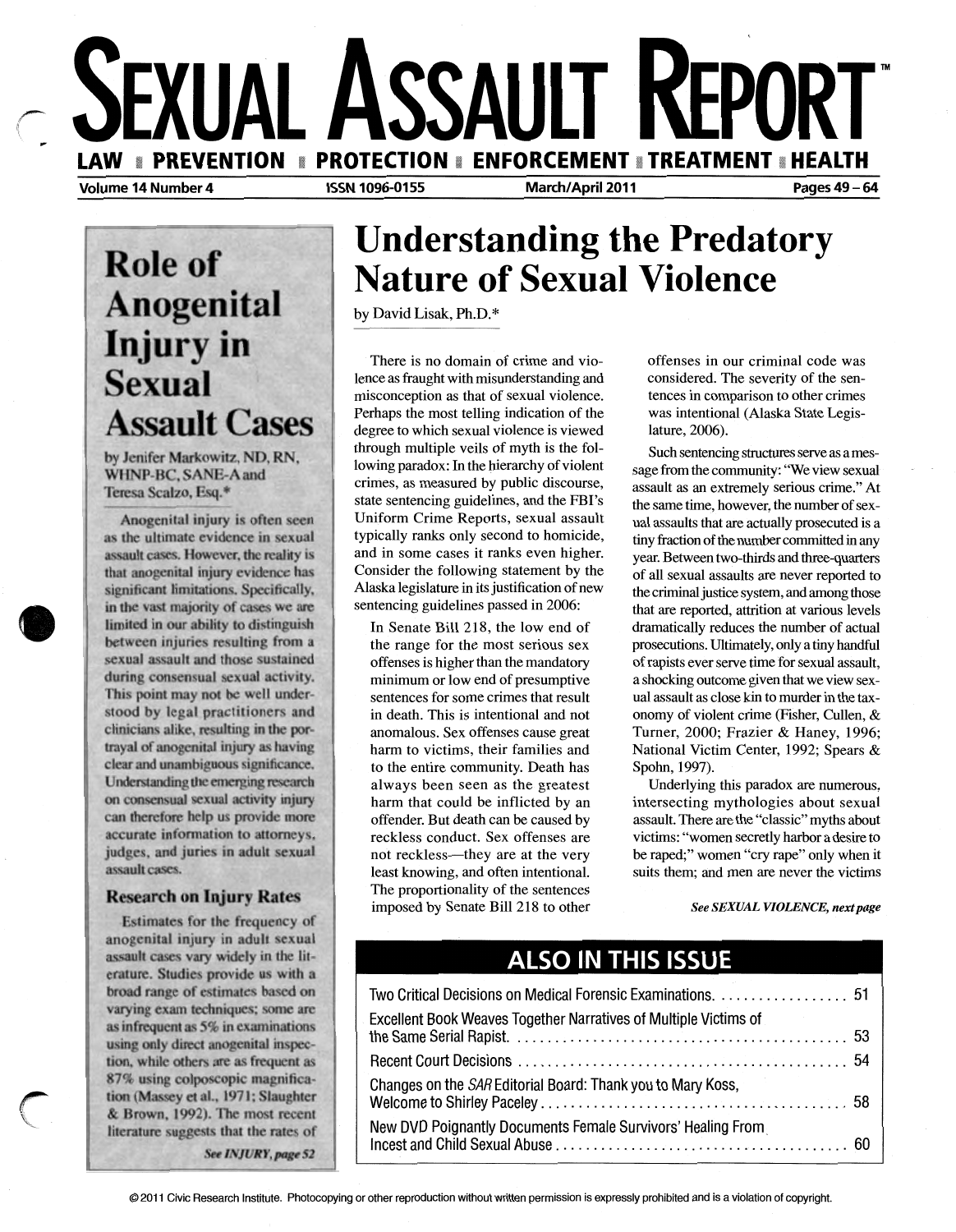#### *SEXUAL VIOLENCE, from page 49*

of sexual assault. There are also "classic" myths about rapists: they wear ski masks, hide in ambush, attack strangers, and inflict brutal injuries on their victims (Burt, 1980; Field, 1978).

There is also a set of newer myths about sexual assault, myths that have been spawned by the new generation of victimization studies that have emerged since the 1980s. These studies documented that sexual assault was both far more prevalent than traditional crime surveys indicated, and that most sexual assault victims did not report their victimization. These studies also clearly revealed that most sexual assaults are not committed by strangers in ski masks, but rather by "acquaintances" or "non-strangers" (Koss, Gidycz, & Wisniewski, 1987; Tjaden & Thoennes, 2000).

These realizations led to the general adoption of new language and new categories of sexual assault. Terms such as "acquaintance rape" and "date rape" emerged and took hold. Unfortunately, these new terms have created a new mythology about sexual assault. The term "date rape," which has become woven into the fabric of public discourse about sexual violence, carries with it the connotation of  $\rightarrow$ J

 $\langle \cdot, \cdot \rangle$ 

"rape lite." Victims of "date rape" are typically viewed as less harmed than victims of "stranger rape"; and "date rapists" are typically viewed as less serious offenders, and frankly less culpable than stranger rapists. Date rape is often viewed more in traditionally civil than in traditionally criminal terms; that is, as an unfortunate encounter in which the two parties share culpability because of too much alcohol and too little clear communication. When jurors in a criminal case adopt this view, they are likely to apportion blame to both parties, and are thereby less likely to find the defendant guilty (Estrich, 1987).

One of the consequences of this new mythology of date rape is that there has been very little, if any, crosscommunication between the study of date rape-a literature typically based in, and focused on, college campusesand the long-established literature on sex offenders and sexual predators. In fact, in the author's personal experience, there is typically considerable resistance within civilian universities to the use of the term "sex offender" when referring to the students who perpetrate acts of sexual violence on campuses. This resistance is one of the legacies of the term, "date rape," and it has served to obscure one of the unpleasant facts about sexual violence in the college environment: that just as in the larger community, the majority of this violence is committed by predatory individuals who tend to be serial and multi-faceted offenders.

In the larger community there has been a gradual reckoning with the predatory nature of sexual violence. This reckoning has led to concerted efforts to find effective treatment and management strategies for sex offenders and, simultaneously, to a realistic assessment of the efficacy of those strategies. In the university community a similar reckoning would influence strategies for the prevention of sexual violence, as well as for the adjudication of cases that fall within an institution's jurisdiction.

#### Sexual Predators in the **Community**

Research on sex offenders spans many decades and has contributed much to our understanding of the behavior and characteristics of rapists, their underlying motivations, and the developmental antecedents of sex offending. Historically, one of the failings of this research literature is that it has been based exclusively on the study of captured and, typically, incarcerated offenders. This is understandable as it is difficult to study sex offenders who have

*See SEXUAL VIOLENCE, page 55* 

|                                                       |                                                   | <b>Sexual Assault Report</b> ®                                                                          |                            |
|-------------------------------------------------------|---------------------------------------------------|---------------------------------------------------------------------------------------------------------|----------------------------|
| Sgt. Joanne Archambault (Ret.)<br>Co-Editors:         |                                                   | <b>Editorial Board</b>                                                                                  |                            |
| <b>Associate Editor:</b>                              | Kimberly A. Lonsway, Ph.D.<br>Anne L. Perry, Esq. | Karen Baker, Director, National Sexual Violence<br>Resource Center, Enola, PA                           | Mary P.<br>Arizona.        |
| <b>Contributing Editor:</b>                           | Wendy J. Murphy, Esq.                             | Victoria Banyard, Ph.D., Professor of Psychology,<br>University of New Hampshire, Durham, NH            | David L<br>Universi        |
| <b>Managing Editor:</b><br><b>Editorial Director:</b> | Lisa R. Lipman<br>Deborah J. Launer               | <b>Elizabeth Barnhill, Executive Director, Iowa Coalition</b><br>Against Sexual Assault, Des Moines, IA | <b>Jennifer</b><br>Prosecu |
| <b>Founding Editor:</b>                               | Joan Zorza, Esq.                                  | Susan Bazilli, L.L.B., Director, International Women's<br>Rights Project, Centre for Global Studies,    | Washing<br>Jenifer 1       |
| <b>Publisher:</b>                                     | Mark E. Peel                                      | University of Victoria, B.C. Canada<br>Rebecca Campbell, Ph.D., Professor, Michigan State               | Medical<br>on Viole        |

Sexual Assault Report is published bimonthly by Civic Research Institute, Inc., 4478 U.S. Route 27, P. O. Box 585, Kingston, NJ 08528. Periodicals postage paid at Kingston, NJ and at additional mailing office. (USPS#016-794) Subscriptions: \$165 per year plus postage and handling in the United States and<br>Canada. \$30 additional per year elsewhere. Vol. 14 No. 4, March/April 2011. Copyright © 2011 by Civic Research Institute, Inc. All rights reserved. Unauthorized copying expressly prohibited. POSTMASTER: Send address changes to Civic Research Institute, Inc., P.O. Box 585, Kingston, NJ 08528. *Sexual Assault Report* is a registered trademark owned by Civic Research Institute, Inc., and may not be used without express permission.

The information in this publication is not intended to replace the services of a trained legal or health professional. Neither the editor, nor the contributors, nor Civic Research Institute, Inc. is engaged in rendering legal, psychological, health or other professional services. The editors, the contributors and Civic Research Institute, Inc. specifically disclaim any liability, loss or risk, personal or otherwise, which is incurred as a consequence, directly or indi-rectly, of the use and application of any of the contents of this publication.

*For information on subscribing or other service questions contact customer service: (609) 683-4450 or civres2@aoLcom* 

#### *Editorial Board*

Rebecca Campbell, Ph.D., Professor, Michigan State University, East Lansing, MI

Juley Fulcher, J.D., Ph.D., Director of Policy Programs, Break the Cycle, Washington, DC

Michelle M. Garcia, Director, Stalking Resource Center, National Center for Victims of Crime, Washington, DC

William M. Green, M.D., FACEP, Director, Sexual Assault Forensic Medical Education Program, California Clinical Forensic Medical Training Center, UC Davis Health System, Sacramento, CA

Trudy M. Gregorie, Senior Director, Justice Solutions, Washington, DC

Ellen Halbert, Director, Victim Witness Division, Travis County District Attorney's Office; Founding Editor, *Crime Victims Report*, Austin, TX Mary P. Koss, Ph.D., Regents Professor. University of Arizona, Tucson, AZ

David Lisak, Ph.D., Associate Professor of Psychology, University of Massachusetts, Boston, MA

Jennifer G. Long, J.D., Director, AEquitas: The Prosecutors' Resource on Violence Against Women, Washington, DC

Jenifer Markowitz, ND, RN, WHNP-BC, SANE-A, Medical Advisor, AEquitas: The Prosecutors' Resource on Violence Against Women, Washington, DC

Jessica Mindlin, J.D., Victim Rights Law Center, Portland, OR

Lynn Hecht Schafran, Esq., Director, National Judicial Education Program, Legal Momentum, New York, NY Lacey M. Sloan, Ph.D., MSSW, Associate Professor Qatar University, Doha, Qatar

Cassandra Thomas, Senior Vice President, Houston Area Women's Center, Houston, TX

Michael Weaver, M.D., FACEP, Medical Director, Forensic Care Program & V.P., Clinical Diversity, St. Luke's Health System, Kansas City, MO

Joan Zorza, &q., Founding Editor, *Sexual Assault Report;*  Editor, *Domestic Violence Report*, Washington, DC

Affiliations shown for identification purposes only. Opinions expressed do not necessarily reflect the positions or policies of a writer's agency or association.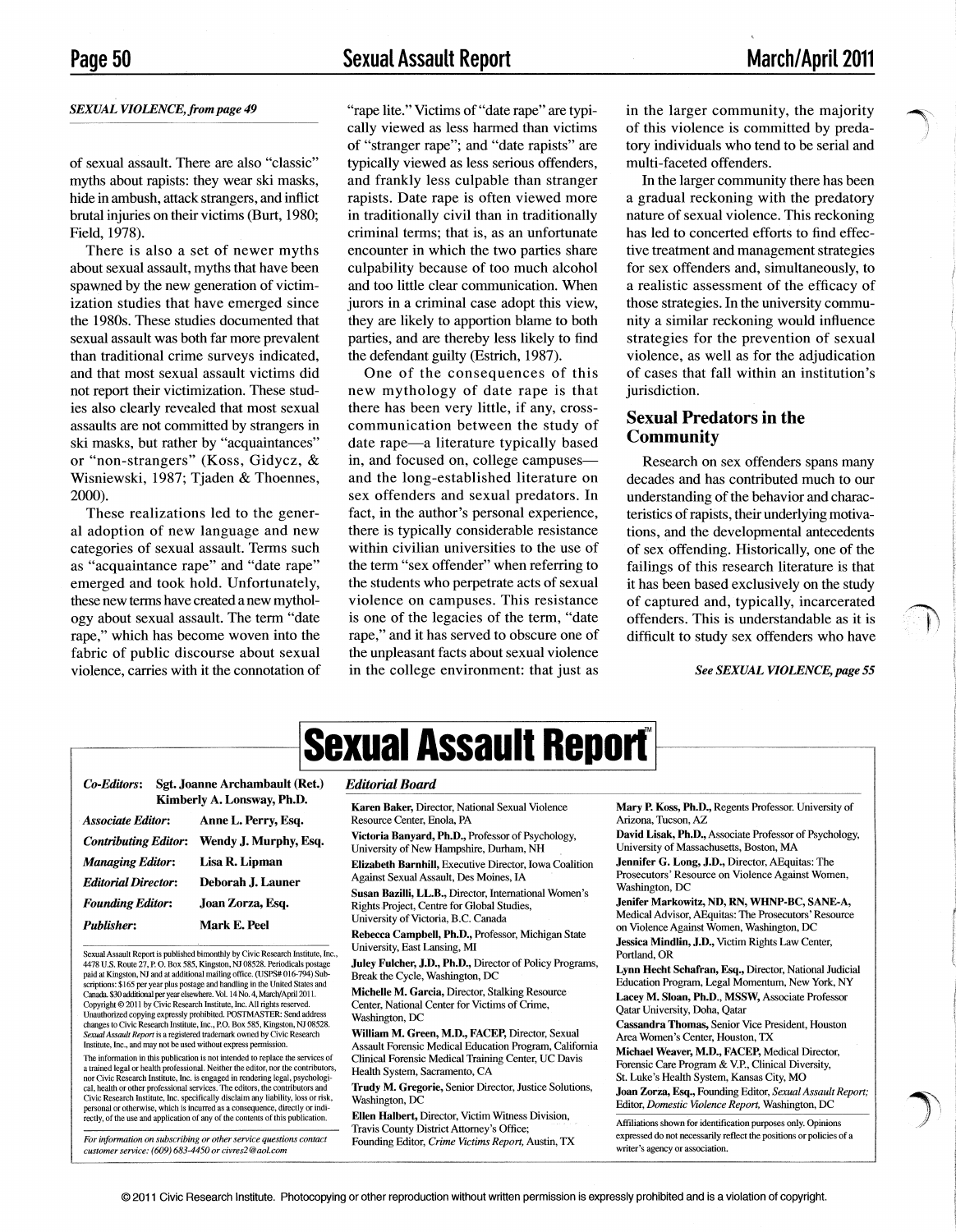*r*   $\overline{\phantom{0}}$ 

#### *SEXUAL VIOLENCE, from page 50*

not been identified by the criminal justice system, but it carries with it potentially significant limitations. Since the vast majority of sexual assaults are never reported, and the majority of rapists are never prosecuted, the largest population of rapists, i.e., those responsible for the vast majority of sexual assault, were historically left out of the research literature. This limitation of the literature has been partially corrected in recent years with the study of "nonincarcerated" rapists (see below), which tends to show a convergence of findings with the older literature on incarcerated offenders. Despite such limitations, the study of incarcerated rapists has produced notable and enduring findings about the perpetrators of sexual violence.

**Motivations and Taxonomies.** One of the most important contributions made by the study of incarcerated sex offenders was the clarification of the role of sexuality in the perpetration of sexual assault. Since sexual assault involves sexual behavior, it was long believed to be primarily motivated by sexual impulse; deviant sexual impulse, but sexual impulse nonetheless. This confusion of context with motivation was clarified mainly by the work of Nicholas Groth, who published a typology of rapists in the 1970s. Groth labeled each type based on the principle motivation manifested by the rapists in that group (Groth, 1979).

The two primary and numerically largest types identified by Groth were the "power" rapist and the "anger" rapist. The power rapist is motivated by his need to control and dominate his victim, and inversely, to avoid being controlled by her. The anger rapist is motivated by resentment and a general hostility towards women, and was more prone to inflicting gratuitous violence in the course of a sexual assault. Not surprisingly, these types are rarely found in pure form. Most rapists are actually blends of power and anger motivations; however, a predominance of one or the other is often discernible (Groth, 1979).

The third and, thankfully, numerically far smaller type is the sadistic rapist. This rapist is motivated by the sexual gratification he experiences when he inflicts pain on his victim. The sadistic rapist has become a staple of the American media, but these, once again, are extremely rare cases (Groth, 1979).

Groth's identification of anger and power as the primary motivations behind sexual

assault has endured, and has become the basis for attempts at defining more refined taxonomies of sexual assault. These efforts have largely yielded modest results, and have focused on identifying blends of power and anger motivations, and on distinguishing developmental antecedents for the various types. Not surprisingly, among those developmental antecedents, one of the most prominent is a history of childhood abuse. Sexual abuse, physical abuse, and neglect are all significantly more prevalent in the backgrounds of rapists than in the backgrounds of non-offending men (Knight & Prentky, 1987; Lisak & Miller, 2003; Prentky, Cohen, & Seghorn, 1985; Weeks & Widom, 1998).

**Serial Offending and Recidivism.** Perhaps the most sobering data that have emerged from the study of incarcerated rapists are the sheer numbers of victims attacked by the average rapist. Most rapists who are prosecuted are convicted on a single count of sexual assault. However, when researchers have granted confidentiality to offenders in exchange for have been grouped into categories dictated by their apparent choice of victim: ( 1) rapists, who attack adults; (2) child molesters, who attack children, and; (3) incest offenders, who attack children within their own family. These categorizations have rested on the assumption that these choices of victims were stable, even fixed characteristics of the offenders. However, the labeling of an offender as either a rapist, a child molester, or an incest offender has typically been based on nothing more than what the offender was convicted of.

The reality turns out to be far murkier. There is now substantial evidence for considerable "crossover" among these categories. So much so, in fact, that it is questionable whether it is advisable to apply specific victim-category labels to an offender. Multiple studies have now documented that between 33% and 66% of rapists have also sexually attacked children; that up to 82% of child molesters have also sexually attacked adults; and that between 50% and 66% of incest

*Perhaps the most sobering data are the sheer numbers of victims attacked by the average rapist. In one study, the average number of victims for each rapist was seven, and in another study it was 11.* 

a truthful accounting of their sex offending history, the reality of sexual assault emerges. In one study, the average number of victims for each rapist was seven, and in another study it was 11 (Abel et al., 1988; Weinrott & Saylor, 1991).

A similar picture has emerged from research emanating from intensive sex offender management programs. Offenders tend to have very lengthy offending careers, beginning in adolescence and often spanning several decades. By the time they are captured-if they are captured-they have often victimized scores or even hundreds of individuals (Abel et al., 1988; Nisbet, Wilson, & Smallbone, 2004; Prentky et al., 1997).

**Crossover Offending.** There is increasing attention being paid to another prominent phenomenon associated with sex offending: the tendency of these offenders to be non-specialists; to offend against different age groups and different "classes" of victims. Historically, sex offenders offenders have also sexually attacked children outside their families (Abel et al., 1988; Heil, Ahlmeyer, & Simons, 2003; Weinrott& Saylor, 1991; Wilcox & Sosnowski, 2005).

#### **Sexual Predators on Campus**

Beginning in the 1980s, social science researchers began to systematically expose the reality of interpersonal violence in America. The first step in this process was the onset of a new generation of victimization research that documented the true prevalence of both sexual and domestic violence. Shunning the traditional data collection methods of the Federal Bureau of Investigation, these researchers revealed three fundamental realities: ( 1) most interpersonal violence is perpetrated by individuals who in some way are known to the victim; (2) most of this violence is never reported to authorities; and (3) most

*See SEXUAL VIOLENCE, next page*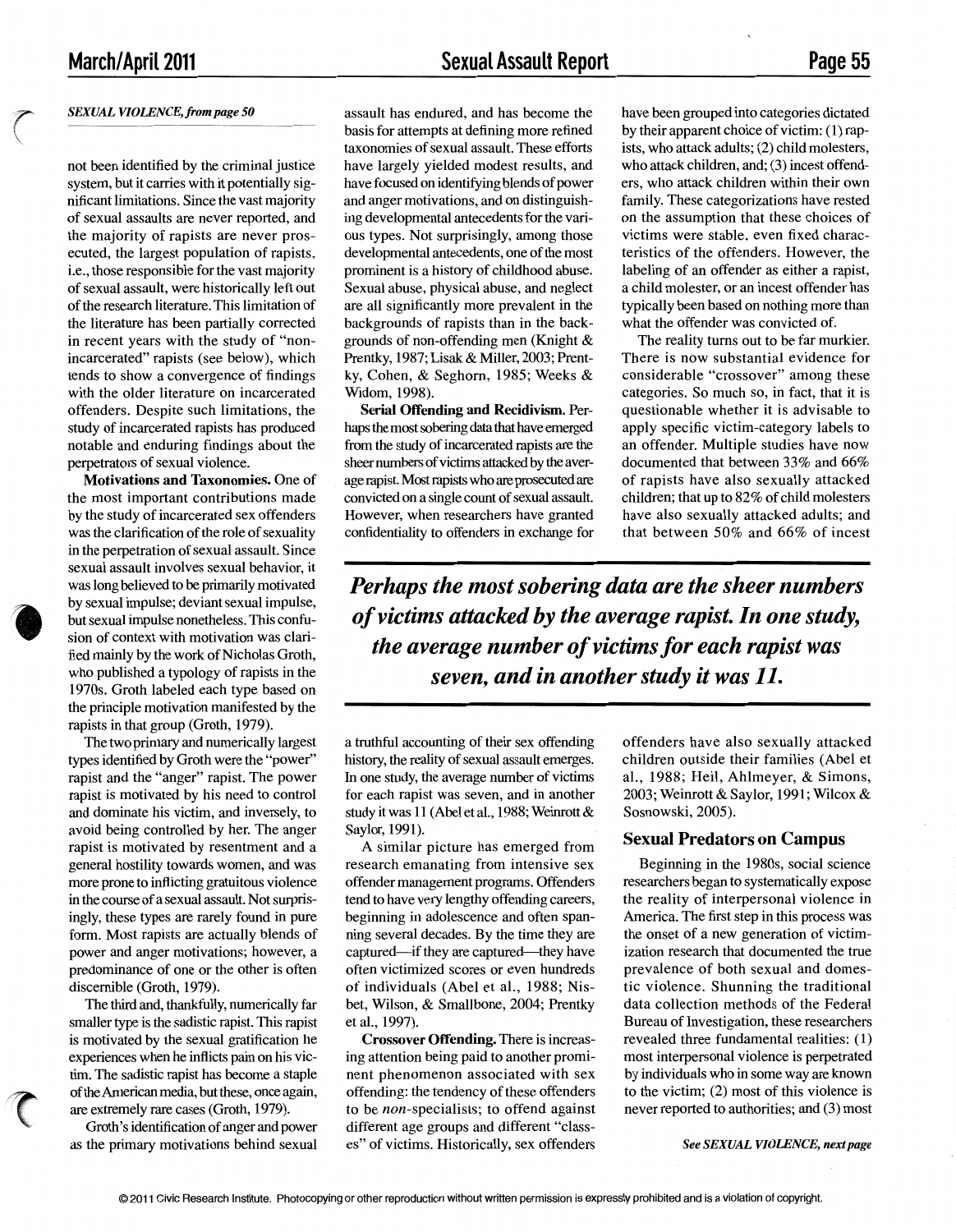### **Sexual Assault Report**

#### *SEXUAL VIOLENCE, from page* 55

perpetrators of this violence are never prosecuted (Koss, Gidycz, & Wisniewski, 1987; Koss, 1996). Much of this research was focused on college populations, not only because of their convenience, but because college students fall within the age range of maximum vulnerability to sexual violence—18 to 24 years (Tjaden & Thoennes, 2000).

As this new generation of victimization research was disseminated, it revealed with increasing clarity an enormous gap in the research on sex offenders. There were studies of incarcerated rapists, but there was almost no research on the men who were actually committing the vast majority of sexual assaults, that is, non-stranger rapists whose victims rarely report, and who were almost never subject to prosecution (Lisak & Roth, 1988, 1990).

This gap began to close with research that began in the mid-1980s and focused on non-incarcerated rapists. Researchers discovered that it was possible to gather accurate data from these men because they did not view themselves as rapists. They shared the very widespread belief that rapists were knife-wielding men in ski masks who attacked strangers; since they did not fit that description, they were not rapists and their behavior was not rape. This has allowed researchers to study the motivations, behaviors, and background characteristics of these so-called "undetected rapists."

**Motivations and Characteristics.** Many of the motivational factors that were identified in incarcerated rapists have been shown to apply equally to undetected rapists. When compared to men who do not commit sexual assault, these undetected rapists are measurably more angry at women, more motivated by the need to dominate and control women, more impulsive and disinhibited in their behavior, more hyper-masculine in their beliefs and attitudes, less empathic, and more antisocial (Lisak & Ivan, 1995; Lisak & Roth, 1988, 1990; Malamuth, 1986: Malamuth et al., 1991; Ouimette & Riggs, 1998).

In the course of 20 years of interviewing these undetected rapists, in both research and forensic settings, it has been possible for me to distill some of the common characteristics of the *modus operandi* of these sex offenders. These undetected rapists:

• Are extremely adept at identifying "likely" victims, and testing prospective victims' boundaries;

- Plan and premeditate their attacks, using sophisticated strategies to groom their victims for attack, and to isolate them physically;
- Use "instrumental" not gratuitous violence; and they exhibit strong impulse control and use only as much violence as is needed to terrify and coerce their victims into submission;
- Use psychological weapons—power, control, manipulation, and threatsbacked up by physical force, and almost never resort to weapons such as knives or guns;
- Use alcohol deliberately to render victims more vulnerable to attack, or completely unconscious.

**Serial and Crossover Offending.**  The data most emphatically contradicts the mythology about date rapists, namely, the misconception that they are somehow less serious offenders than their counterparts who attack strangers. In fact, the findings from recent studies indicate that these men are as likely to be serial and multi-faceted offenders as are incarcerated rapists.

To illustrate, in a study of 1,882 university men conducted in the Boston area, 120 rapists were identified. These 120 undetected rapists were responsible for 483 rapes. Of the 120 rapists, 44 had committed a single rape, while 76 (63% of them) were serial rapists who accounted for 439 of the 483 rapes, averaging six rapes each. These 76 serial rapists had also committed more than 1,000 other crimes of violence, from non-penetrating acts of sexual assault, to physical and sexual abuse of children, to battery of domestic partners. None of these undetected rapists had ever been prosecuted for these crimes (Lisak & Miller, 2002).

A recent study of US Navy recruits replicated these findings. Of 1,146 men assessed, 13% acknowledged having committed rapes. Of these rapists, 71% were serial offenders who committed an average of six sexual assaults (Me Whorter et al., 2009).

Also mirroring the findings from the study of incarcerated sex offenders, a recent study of college rapists found that the most powerful predictor of committing sexual assault during college was a history of having committed sexual assault during high school. This same study also found a higher prevalence of childhood abuse in the backgrounds of rapists, matching the findings from an earlier study of undetected rapists (Lisak, Hopper, & Song, 1996; White & Smith, 2004). Finally, the Navy

recruit study also determined that men who had committed sexual assaults prior to entering the military were 10 times more likely to commit a sexual assault during their first year in the service (McWhorter et al., 2009).

#### **Implications for University Communities**

The implications of the research on undetected rapists—research that has largely focused on men in college environmentspoint to the similarity of these offenders to incarcerated rapists. They share the same motivational matrix of hostility, anger, dominance, hyper-masculinity, impulsiveness, and antisocial attitudes. They have many of the same developmental antecedents. They tend to be serial offenders, and most of them commit a variety of different interpersonal offenses. These data indicate that they are accurately and appropriately labeled as predators.

This picture conflicts sharply with the widely-held view that sexual assaults committed on university campuses are typically the result of a basically "decent" young man who, were it not for too much alcohol and too little communication, would never do such a thing. While some campus sexual assaults do fit this more benign view, the evidence points to a far more sinister reality, in which the vast majority of sexual assaults are committed by serial, violent predators.

This reality has potentially significant implications for how universities deal with sexual violence within their communities. Prevention efforts geared toward persuading men not to commit sexual assault are very unlikely to be effective. Lessons can be drawn from many decades of experience in sex offender treatment, which have demonstrated that it is extremely difficult to change the behavior of a serial predator even when you incarcerate him and subject him to an intensive, multi-year treatment program. Rather than focusing prevention efforts on the rapists, it would seem far more effective to focus those efforts on the far more numerous bystanders-men and women who are part of the social and cultural milieu in which rapes are spawned and who can be mobilized to identify perpetrators and intervene in high-risk situations.

The more sinister reality of sexual violence in the university setting also carries implications for university judicial

*See SEXUAL VIOLENCE, next page*